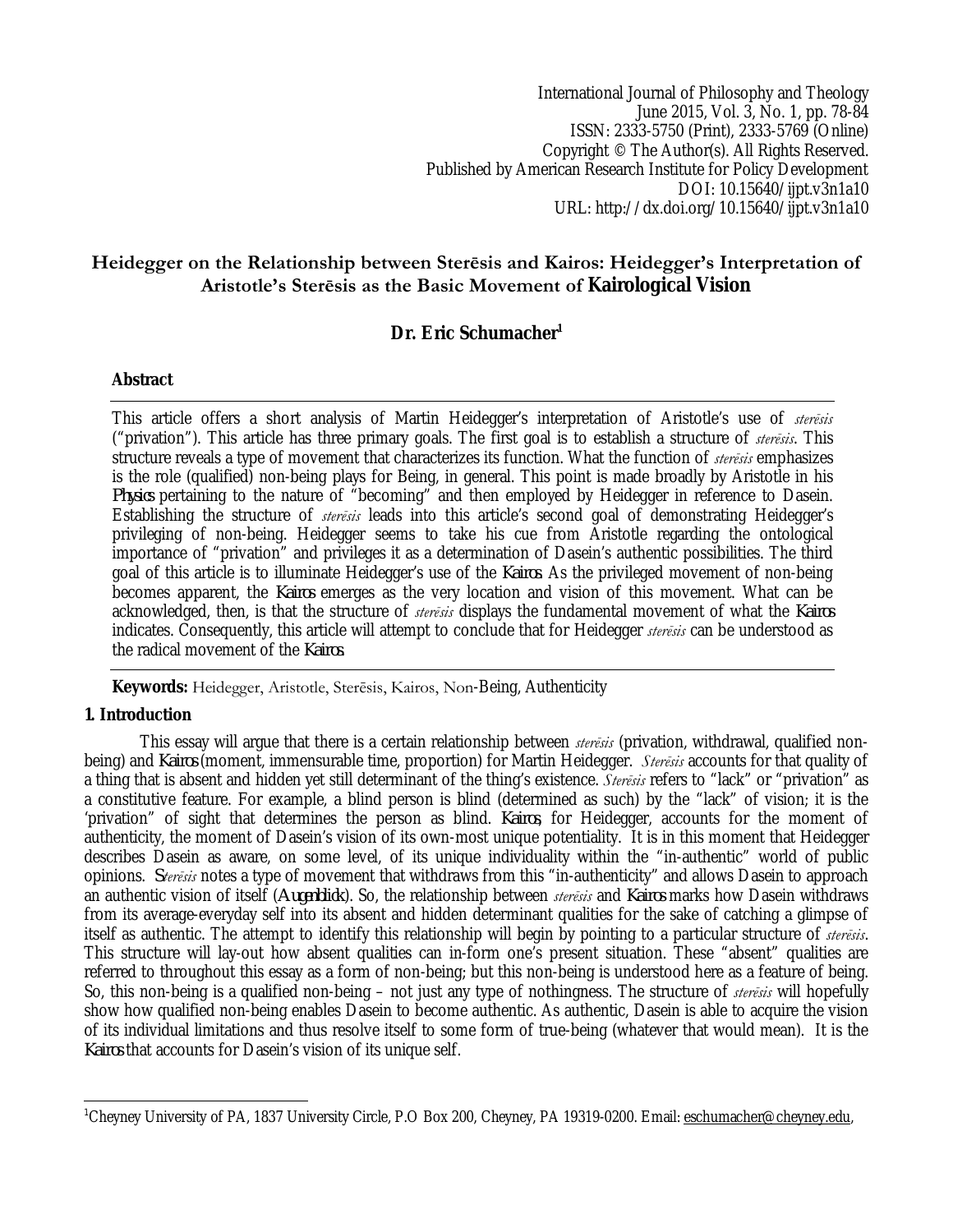There are three basic goals of this study. The first goal is to establish the structure of the term *sterēsis.* The reason why the "structure" of *sterēsis* is of interest here is that Heidegger employs the structure in an important way – even though the term itself is used quite rarely. Essentially, it will be argued that this structure unfolds the way to think *sterēsis* as a type of movement; in fact, the primordial movement that enables non-being to be a determinant quality. To make this case, certain works of both Aristotle and Heidegger will be addressed. The second goal of this study is to show that Heidegger gives a privileged status to non-being. This second goal will mainly be approached by way of Heidegger *Contributions to Philosophy (From Enowning)*. The third goal of this study is concerned with Heidegger's use of *kairos*. It will be argued that the privileging of non-being unveils the *Kairos* as the sight and site of the primordial movement of non-being. In other words, this third goal will attempt to establish the *Kairos* as the vision and location of the structure of *sterēsis*. Taken together, these three goals will reveal the structure of *sterēsis* as the radical movement of the *Kairos*. There is one note to make before the study gets underway. Ultimately, *sterēsis* and *Kairos* seem to have a temporal connection, for Heidegger. However, time itself will not occupy much of this study. What will be taken as the structure of *sterēsis* – withdraw into non-being only to return "back" into presence – is the formal movement of Heidegger's notion of time. This study is primarily concerned with the essential design and function of *sterēsis* and eventually with the importance of *Kairos*. *Sterēsis* will unfold as the condition (or perhaps pre-condition) for Heidegger's notion of time. Subsequently, the treatment of *Kairos* will not overtly be presented according to its temporal dimensions; but, instead, it will be dealt with as the vision and location of the structure of *sterēsis*.

## **2. Establishing the Structure of Sterēsis**

There are two particular references to *sterēsis* that Aristotle makes which allow us to get a sense of the term's function. The first reference comes from Aristotle's *Metaphysics*, Delta 22 where he offers four ways of articulating *sterēsis*. These four descriptions are not necessarily distinct, but four articulations or modes of *sterēsis* which entail some degree of overlap. Aristotle writes: "Privation" means (1) not having something which can be had by nature, even if that which does not have it would not by nature have it… (2) Not having something which a thing, either itself or its genus, should by nature have. …(3) Not having something if and when a thing should by nature have it…(4) The taking away of something by force is called "privation." (*Metaphysics* 1022b 23-33)<sup>i</sup> What is interesting to note about this passage is that the first three articulations reveal three modes of not-having. The fourth articulation, however, speaks of a "taking away." This last mode of *sterēsis* shows more than a simple not-having but points to the way in which the not-having comes about. This fourth articulation illuminates an important part of the structure of *sterēsis* in that it uncovers an active element. In other words, it is not safe to think *sterēsis* as a stagnant concept that reveals some sort of deficient quality of a given being. Instead, this last articulation shows *sterēsis* as always and already at play as a being's not-having. *Sterēsis,* here, should be thought as an *active* "privation."

In Heidegger's essay "On the Essence and Concept of *Physis* in Aristotle's *Physics*, Beta 1," he seems to take *sterēsis* primarily in terms of the fourth articulation. Heidegger writes: "In *sterēsis*, "privation" is a matter of "taking something *away*" by a kind of saying it away. *Sterēsis*certainly refers to an "away," but always and above all it means something falls away, has gone away, remains away, becomes absent." (*Pathmarks*,p. 226)ii It seems that Heidegger is making the suggestion that any possible characterization of *sterēsis* must understand it as active. As active, *sterēsis* allows that which is absent to stand-out as present. The second particular reference to *sterēsis* that Aristotle makes comes from *Physics*, Beta 1 where he tells us that *sterēsis* – as "privation" – is not simply a mere lack but holds a certain ontological status. Here, Aristotle writes: Into what does [*physis*] grow? Not into that from which it begins but into that toward which it proceeds. Thus it is the *form* that is the nature. "*Form*" and "nature", it may be added, has two senses, for privation, too, is in a way a form;… (*Physics*193b 18-21)iii There are two points of interest in this passage. First, by calling *sterēsis* a type of "form" (*eidos*), Aristotle is pointing to the ontological significance that it holds. For Aristotle, *sterēsis* can be said (if only analogically) to be a constituent principles of nature (*physis*), i.e., the totality of beings as such. *Sterēsis*is one of the three principlesiv of "becoming" that determine a natural being's course of movement. The second point of interest from this passage is that *sterēsis* "appears" and contributes to a being in its presence; and does so from out of concealment. *Sterēsis*shows itself as an undisclosed characteristic of a present being; it appears in hiding.

Heidegger makes this point when he writes: When something is missing, the missing *thing* is gone, to be sure, but the *goneness* itself, the lack itself, is what irritates and upsets us, and the "lack" can do this only if the lack itself is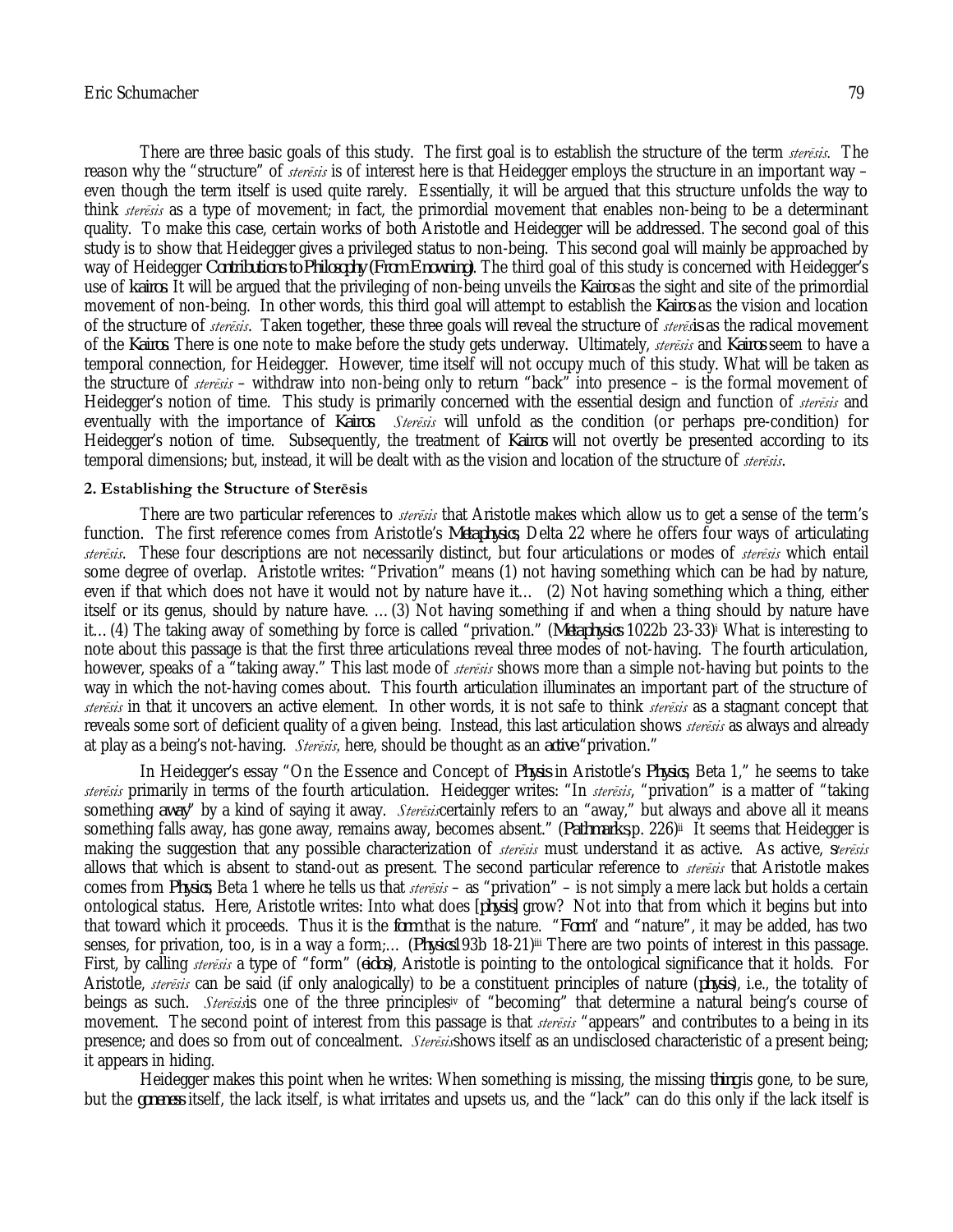"there," i.e., only if the lack *is*, i.e., constitutes a manner of being. *Sterēsis*as absencing is not simply absentness; rather it is a *presencing*, namely, that kind in which the *absencing* (but not the absent thing) is present. *Sterēsis*is *eidos*, but *eidospōs*, an appearance and presencing*of sorts*. (*Pathmarks*, p. 226-227)<sup>v</sup>

As such, these two points together reveal that *sterēsis* "sort of" shows itself; that is, shows itself as hidden in every appearance. If we take the above passage from the *Metaphysics* (showing *sterēsis* as an "active" privation) and the above passage from the *Physics* (showing *sterēsis* as a hidden constituent of beings) and read them through the assistance of Heidegger's explanation, then *sterēsis* can be thought as a determinant quality of a being in its presence that constitutes from out of concealment. Cooperatively, these two references illuminate four dominant characteristics of *sterēsis*: (1) as privation or non-being, (2) as determinant or constitutional, (3) as active and (4) as hidden. So far, the discussion of *sterēsis* sees a certain movement emerging. This movement is two-fold. First, *sterēsis* points to a withdrawing from the present being toward the being's hidden constituents. Second, *sterēsis* points to a return from concealment back into the present being, i.e., for the sake of the present being. The presence of the present being (as this study will attempt to unfold) rests on this active privation that *sterēsis* indicates. This double-movement of "privation" (concealed withdrawing-constituting) is what will be taken here as the structure and structuring function of *sterēsis*.

## **3. Heidegger's privileging of Non-Being**

In this essay, Heidegger writes, "[f]or in *sterēsis* is hidden the essence of *physis*."vi Without devoting time to Heidegger's commentary on Aristotle's notion of *physis*, we can see something very important being said about *sterēsis* here. Specifically, there are two points that can be pulled from this line. The first point is that, for Heidegger, *physis* likes to hide. If *sterēsis* is a determinant principle of all beings – *physis* in general –and the essence of *physis* lies hidden in it, then it is the nature of the essence of *physis* to hide. The second point, which is much more important for this current study, is that this Heidegger line shows show *sterēsis*as enjoying a privileged position. Here, Heidegger is telling us that *sterēsis* is the keeper of the essence of *physis*. This is the case for Heidegger because it is, in sense, up to *sterēsis* to reveal the essence of *physis*; that is, the essence of the totality of beings. The way *sterēsis* discloses the essence of beings is through its structure, i.e., by way of its double movement discussed earlier. When the structure of *sterēsis* shows itself, the essence of beings emerges. As such, the structure of *sterēsis*, the movement of non-being, occupies a privileged position for Heidegger. Now, it is the goal of this study to address Heidegger's privileging of non-being. In *Contributions to Philosophy*, Heidegger discusses what he calls the "other beginning." This "other beginning" is set apart here from the "first beginning" (if only as a radical reaffirmation of the first beginning). The "first beginning," Heidegger tells us, refers to a somewhat narrow perspective of being where non-being is either taken in exclusively negative terms or is not given any attention at all. Heidegger writes: *The first beginning* experiences and posits the *truth of beings*, without inquiring into truth as such, because what is unhidden in it, a being as a being, necessarily overpowers everything and uses up the nothing, taking it in or destroying it completely as the "not" and the "against." (*Contributions*, p. 125)vii

This "first beginning" is the study of being that is bound to the "unhidden." What gives itself in its presence is understood here not simply as the beginning but also as the totality of being itself. The "first beginning" sees being completely in terms of beings. On the other hand, the "other beginning" takes non-being seriously and allows presence to guide the confrontation with being without dominating the totality of being. In other words, the "other beginning" sees non-being as a constituent of the presence of beings. Heidegger writes, "*The other beginning* experiences the truth of being and inquires into the be-ing of truth in order first to ground the essential swaying of be-ing and to let beings as the true of that originary truth spring forth."viii This originary "swaying of being" that allows beings to spring forth is the movement of *sterēsis*. What Heidegger seems to be stressing here with the "other beginning" is that there is an essential *movement* of being (be-ing) that permits beings (the objects and goals of the "first beginning") to be. That is, it is only in light of this movement (the withdrawing from a present being toward its absent constituents for the sake of that being as present) that beings emerge in their presence. This distinction Heidegger is making between the "first beginning" and the "other beginning" is a very pregnant one. Though a thorough analysis of these two beginnings is beyond the relative scope of our current study, there is something important about this distinction that speaks to our immediate concerns of *sterēsis*. In fact, it may be safe to characterize the difference between these two beginnings in terms of our structure of *sterēsis*.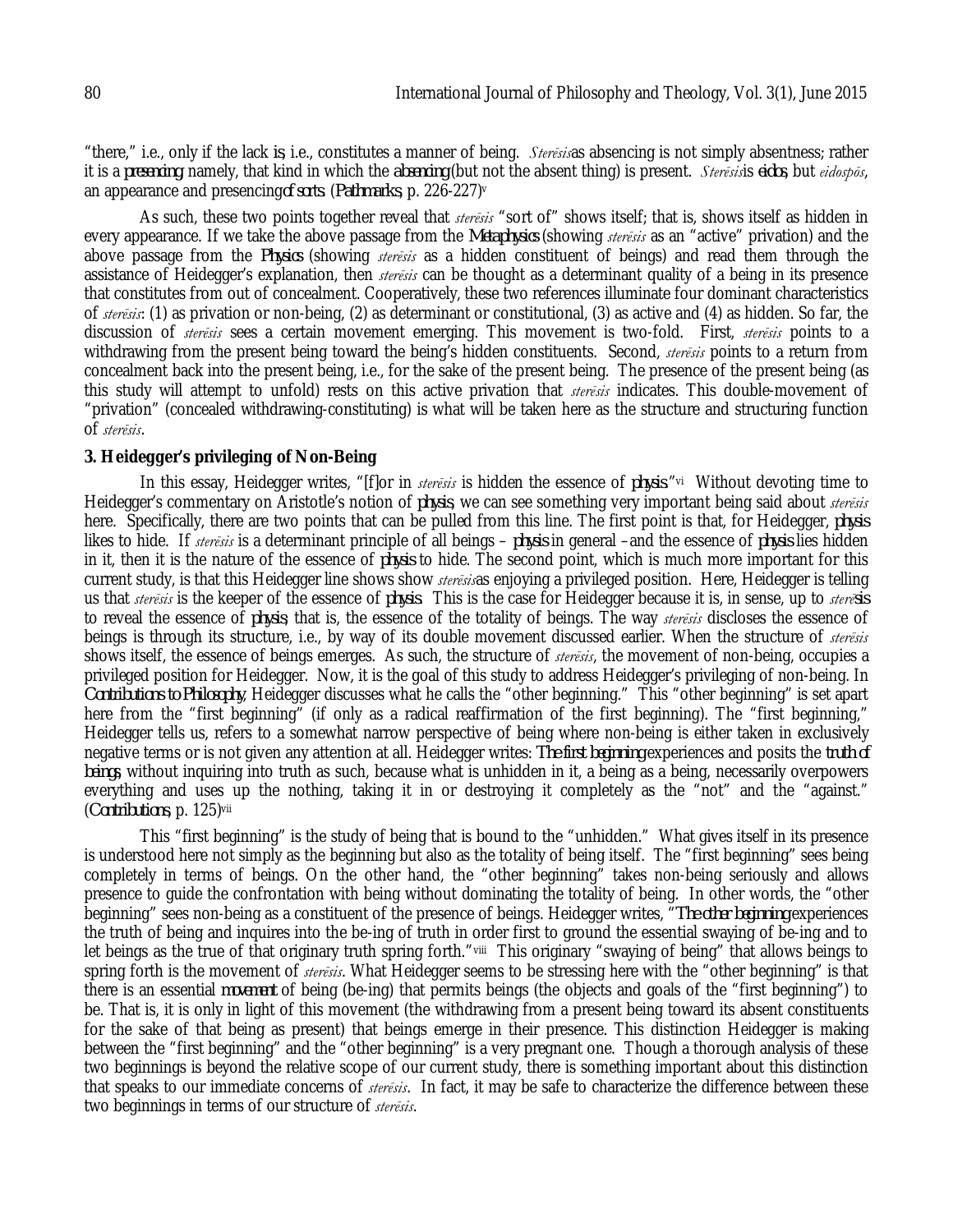#### Eric Schumacher 81

That is, the difference Heidegger is presenting is not simply a matter of seeing the truth of being in light of the being of truth but – and perhaps more importantly – seeing being in light of the movement of *sterēsis*. As mentioned above, this movement of *sterēsis* points to the withdrawing that reveals "privation" as a determinant quality of being. This determinant quality, Heidegger seems to be saying, is what allows being (and thus the being of truth) to "spring forth." This double movement of *sterēsis* discloses non-being as an aspect of the being of Dasein that affirms Dasein by moving beyond itself. The being of Dasein, for Heidegger, establishes itself by being ahead of itself in such a way that its current situation is affirmed. In this way, every current situation spring from what Dasein immediately is not. The structure of *sterēsis* shows that Dasein moves toward what it is not in order to return back to itself and secure itself anew. In that the structure of *sterēsis* is determinant, securing itself anew is a continual state of affairs. As continually beginning, the being of Dasein is always and already re-birthing itself. In that being is essentially and originarily thrown-forth from what it is not, non-being for Heidegger is a privileged quality of being. Heidegger writes: The "no" is the great leap-*off*, by which t/here [*Da*] in Da-*sein* is leaped into: the leap-off that both "affirms" that from which it leaps and has itself as leap no nothing [*nichtNichtiges*]. The leap-off itself first undertakes to leapopen the leap, and in this way the "no" surpasses the "yes."ix If this passage is read with an eye to the structure of *sterēsis*, then it seems as though Heidegger is telling us that *sterēsis* unfolds the "Da" of Dasein. Dasein *is* always and already in (or perhaps "of") the structure of *sterēsis*. If this is the case, then we can say that Dasein is its own double movement away from itself for the sake of itself. Immediately following the above passage from Heidegger's *Contributions to Philosophy*, he writes, "Therefore, however, seen externally, this "no" sets the other beginning apart from the first beginning – never "negating" in the usual sense of rejecting or even degrading."<sup>x</sup> From this line, we can see that the "first beginning" and the "other beginning" can be differentiated through the thinking of the "no." Specifically, Heidegger is saying that the privileging of non-being, i.e., taking the structure of *sterēsis* as originary, allows for the "other beginning" to be separated from the "first beginning" (which takes non-being as a type of deficiency).

However, it is the specific way of thinking the "no" that demands it be privileged. Here, the double movement of the "no" is made formal. The "no" compels Dasein to move ahead of itself. As *compelling*, the "no" warrants Dasein's immediate state of affairs. The "no" leads Dasein away from itself in order to establish itself. The compelling-affirming movement of the "no" presents Dasein as always and already led ahead of itself. So, this double movement of the "no" is the format of Dasein's current situation. Heidegger writes, "[r] rather, this originary negating is like that not-granting that repels from itself a still-going-along-with out of knowing and recognizing the uniqueness of that which in itself calls for the other beginning."×i Heidegger is characterizing the movement of the "no," that is, the structure of *sterēsis*, as the "not-granting that repels from itself." What Heidegger appears to be speaking to here is the lack of stagnancy that the structure of *sterēsis* yields. In other words, the movement of the "no" prevents Dasein from establishing itself in its being in some type of permanent manner. Due to the movement of the "no," Dasein is constantly at the inception of a new beginning. Dasein is in a continual state of re-defining and re-birthing itself for itself. As claimed earlier, being beyond itself, this open-ness to non-being, characterizes Dasein's current situation; it is the "Da" of Dasein, the place where Dasein*is*. Yet, there is more to this last passage than the point that Dasein entails a sort of existential movement. Heidegger tells us that the "still-going-along-with" is what gets repelled in the repelling of the "no." "Still" going along with indicates a certain maintaining of an existence that *had been*. What *had been* (and potentially still is) is Dasein's overlooking of the importance of the "no." This overlooking of the "no" is a demonstration of Dasein's natural inclination to make life easier. In an essay from 1922<sup>xii</sup> Heidegger writes:

A characteristic of the being of factical life is that it finds itself hard to bear. The most unmistakable manifestation of this is the fact that factical life has the tendency to make life easy for itself. In finding itself hard to bear, life *is* difficult in accord with the basic sense of its being, not in the sense of its contingent feature.xiii What is important to note here is that Heidegger claims factical life to be intrinsically difficult and, as such, something Dasein naturally runs from. One way Dasein runs from the difficulties of factical life is by *objectifying* the world and turning beings into graspable, measureable and completely knowable objects. In doing this, Dasein overlooks the appropriate focal point of its confrontation with the world, namely, the being of factical life – the being of Dasein. In the winter of 1921-1922, Heidegger presented a lecture at the University of Freiburg entitled *Phenomenological Interpretations of Aristotle: Initiation into Phenomenological Research*. In this lecture, Heidegger writes: In its broadest relational sense, to live is to care about one's "daily bread."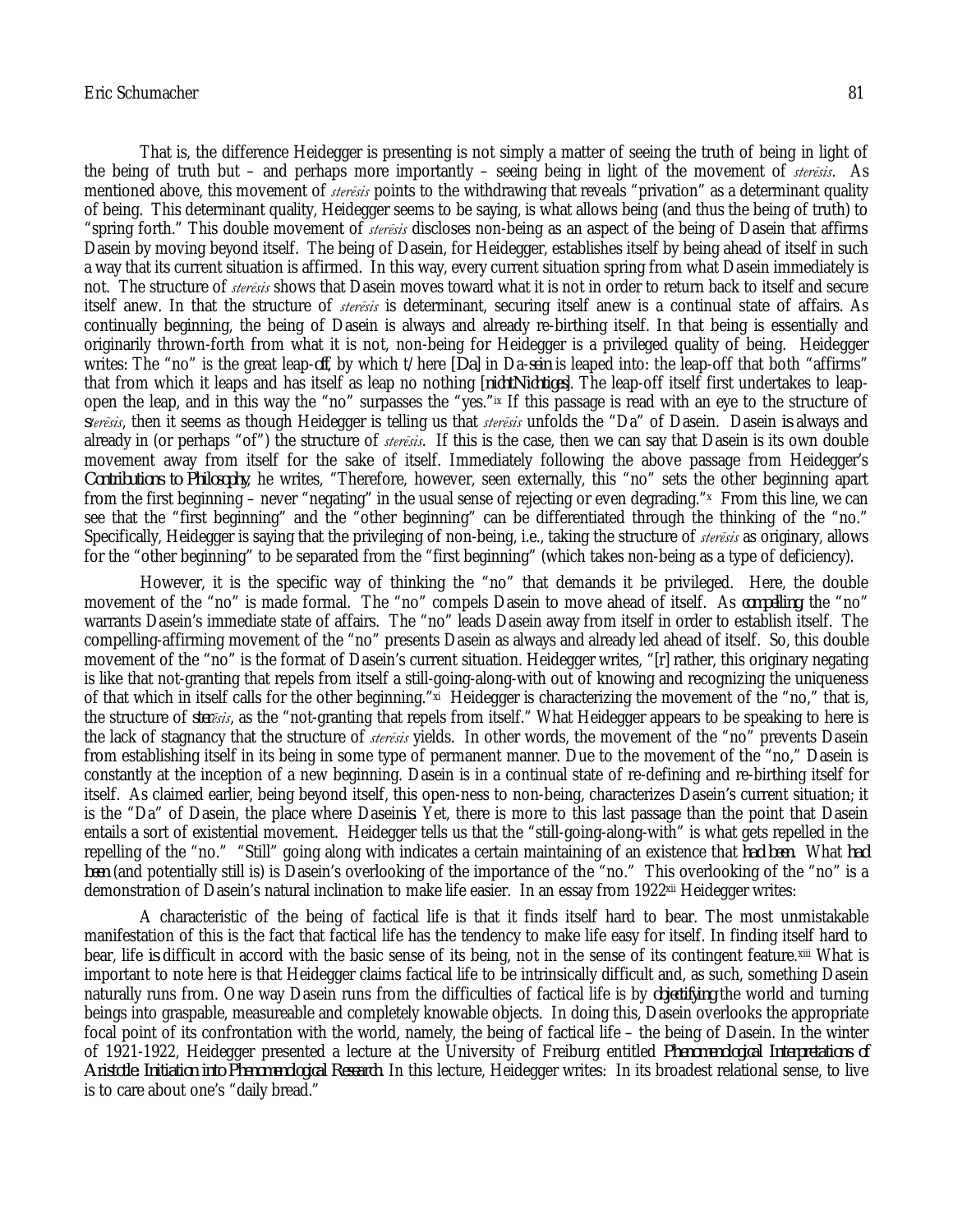This must be understood very generally, as a formal indication. "*Privation*" (*privatio, carentia*) is both the relational and the intrinsic basic mode and sense of the Being of life. Where the opposite character asserts itself, where life is full of possessions, e.g., in a so-called objective life, which is totally lived in a world of Objects and which is, as it were, "self-sufficient," this basic mode is even more inexorable, because it then eats in a corrodes insidiously.

Self-secure Objectivity is insecure flight from facticity, and this Objectivity mistakes itself precisely in believing that this flight increases Objectivity, where it is precisely in facticity that Objectivity is most radically appropriated. (p. 68)<sup>xiv</sup> Here, Heidegger makes thematic the point that to care about one's "daily bread," i.e., the being of factical life, i.e., the being of Dasein, is the way Dasein overcomes the objectifying and inappropriate attempt to make life easier. Here, life is simplified by denying the importance of the "no" and categorizing being (and beings) according to what is "unhidden." Categorizing beings according to what is "unhidden" describes the "first beginning" mentioned in the above passage from Heidegger's *Contributions to Philosophy*. The "first beginning" then, characterizes the "still-going-along-with" existence Heidegger speaks of in the above passage. By repelling this sort of past existence, the "no" is repelling and resisting the "first beginning." That is to say, the movement of the "no," or structure of *sterēsis*, overcomes the thinking of non-being as something negative and deficient. Repelling the "first beginning," which now can be understood in light of the appropriate focus of Dasein's confrontation with being, and, as such, as a characterization of the structure of *sterēsis*, results in treating non-being in a positive and affirmative way (however much it may constitute a threat to the possibility of objectification). As such, the "no" not only becomes treated (ontologically) with the "yes," but in fact gets privileged above it. What is important to emphasize from these few passages from Heidegger's *Contributions to Philosophy* is that non-being is not only originary but a privileged quality of being. The mentioning here of the "first beginning" and the "other beginning" is only to reveal that Heidegger is illuminating a certain privileged move toward non-being. Moving toward non-being (a move that show non-being as determinant) is a move away from what Heidegger sees as a misunderstanding of the movement of the "no." The movement of the "no" is a demonstration of what we have been calling the structure of *sterēsis*. The move beyond itself into what it currently is not – always returning back to itself for affirmation – only to move beyond itself again, is this privileged structure of *sterēsis*.

What the structure of *sterēsis*en tails beyond the privileged status of non-being is Dasein's natural inclination to overlook it. This existence of overlooking the role of non-being in an attempt to make (factical) life easier is what Heidegger in 1920's calls "inauthentic." Although a discussion of authenticity and in-authenticity is not irrelevant here, it will not be included in this study. What this study will treat now is Dasein's acknowledgment of non-being. Specifically, Dasein's vision of privileged non-being points to Heidegger's use of the *Kairos*. As mentioned early in this study, although *Kairos* is a temporal concept, time will not be the architect of this analysis. Instead, Dasein's understanding of its authentic being, its vision of the *Kairos*, will be our focus. That is to say, the *Kairos* will be treated as the site and sight of the privileged nature of non-being – which can then serve as the condition for the possibility of treating the *Kairos* as a temporal "moment" of authenticity.

## **4. Heidegger's Use of Kairos**

What this study has attempted to show so far is that the appropriate confrontation with beings takes place with the acknowledgment of the importance of non-being. Said differently, Dasein's dealing with beings, its comportment with the world, from out of an understanding of the structure of *sterēsis* sees Dasein demonstrating a particular vision. This vision is the vision of the *Kairos*. This particular sight is described by Heidegger during his explanation of *phronēsis* in the 1922 essay on Aristotle cited above. Heidegger writes: What *phronēsis* brings into true safekeeping is the toward-which of going about those dealing that human life has with itself and the how of these dealing in their own being. These dealings are *praxis* [action]: i.e., how one handles oneself in dealings that are not productive but rather in each case simply perform *actions* in the precise sense of this term. *Phronēsis* is the illuminating of dealings that co-temporalize and unfolds life in its *being*.w What Heidegger seems to see in Aristotle's use of *phronēsis* is a way to concretely, that is, through comportment, "[unfold] life in its *being*."

If this passage is read in light of what was discussed above regarding the being of factical life, then *phronēsis* can be seen as comportment with an eye to the privileged nature of non-being. That is, the being of factical life is accessed through a counter-movement to the natural inclination to objectify beings and treat beings according to what is "unhidden." The being of factical life illuminates the privileged nature of non-being, i.e., the structure of *sterēsis*. What we see in this last passage is Heidegger presenting *phronēsis* as a concrete demonstration of treating beings not in an objectified way but in suc a way that the being of life emerges.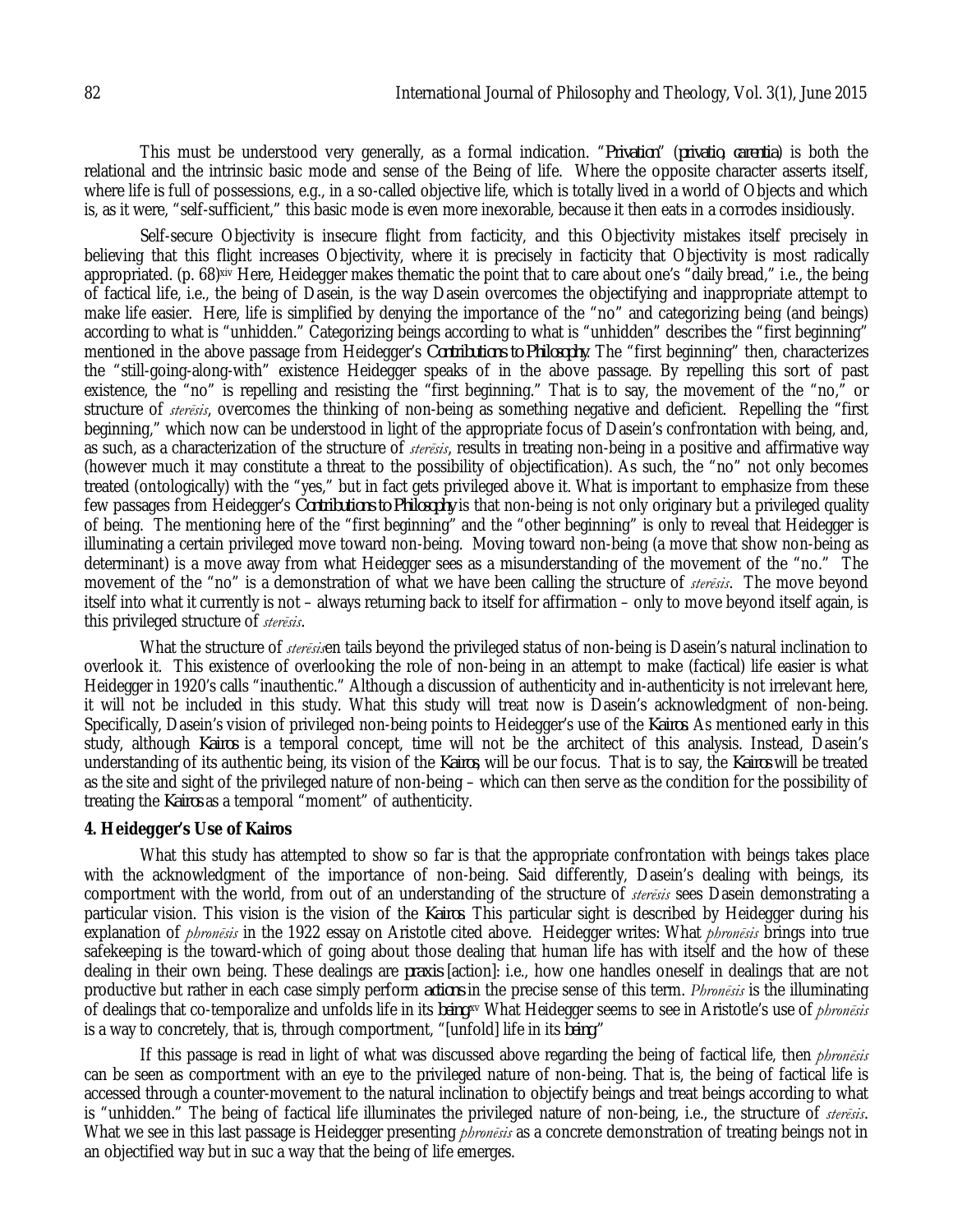## Eric Schumacher 83

What this means is that Heidegger sees *phonēsis* as comportment that behaves from out of a certain sight. This sight penetrates the inclination toward objectification and makes visible the privileged nature of non-being. In other words, *phronēsis* maneuvers according to the ability to see the structure of *sterēsis*. The ability to see the structure of *sterēsis* enables Dasein to "locate," in a sense, the privileged movement of non-being. That is, the vision of the structure of *sterēsis* illuminates a certain ontological-topographical characteristic of Dasein. In other words, the very "place" of Dasein (the "Da" of Dasein) emerges as the movement of non-being. The movement of non-being – the compelling-warranting motion of the determinant yet concealed aspect of Dasein – emerges as the situation within which Dasein always and already *is*. This ontological location that is characterized by the structure of *sterēsis* is what is seen by the vision entailed in *phronēsis*. Heidegger writes, "Our concrete interpretation of *phronēsis* shows how these kinds of beings (actions) are constituted in it, namely, in terms of the *Kairos* [timeliness, the moment]."xvi The *Kairos* points out the appropriate location within which Dasein unfolds the being of factical life. The being of factical life, the being of Dasein, is thus uncovered in the *Kairos*. Therefore, the *Kairos* is both vision and location, both sight and site of the structure of *sterēsis*. As both vision and location of the movement of non-being, the *Kairos* indicates a double-unfolding. On the one hand, the *Kairos* is privileged non-being that unfolds non-being as a type of guiding force that overcomes stagnancy and objectification by leading Dasein ahead of itself. As leading ahead, *Kairos* shows non-being as that which places Dasein in a position to continually re-birth itself. On the other hand, *Kairos* shows non-being as a type of location that is affirmed and is the site of this necessary re-birth. The *Kairos* jointly indicates the *not-yet* and the *already* characteristic of Dasein. This *not-yet* and *already* characteristic of Dasein describes the double movement of the "no." So, the essential movement given by the structure of *sterēsis* shows itself in the *Kairos*. Heidegger elucidates this when he writes:

This "not-yet" and "already" need to be understood in their "unity," i.e., on the basis of an original givenness, with reference to which they are particular explicate. We say "particular" because here the objects in question are placed under determinant aspects of movement. The concept of *sterēsis* [privation] is the category of the above named explicate.xvii What we can see here is that Heidegger illuminates the *Kairos* and the structure of *sterēsis* together. *Sterēsis*is the category of the unfolding of the *Kairos*. What this means is that the privileged double movement of nonbeing un-conceals a certain demarcation that Heidegger indicates with the *Kairos*. The *Kairos*, then, is a type of "area" within which a certain vision id possible. This vision is the sight of the very movement that does the demarcating. In other words, the *Kairos* is the vision of the movement of non-being – that essentially locates the *kairos* in the first place. It is the movement of non-being, the structure of *sterēsis*, which designs the "location" of the *Kairos* and gives the *Kairos* something to see. The structure of *sterēsis* is both the seen and scene of the *Kairos*.

## **5. Conclusion**

What was referred to in the introduction to this paper as the three goals of this study can now be seen as one, threefold goal. By establishing the structure of *sterēsis*, the privileged movement of non-being becomes apparent. As the privileged movement of non-being becomes apparent, the *Kairos* emerges as the very location and vision of this movement. As the location and vision of this movement of non-being emerges, the structure of *sterēsis* unfolds as the architect of the location as well as that which is seen in this primal sight. What can be acknowledged, then, is that the structure of *sterēsis* displays the fundamental movement of what the *Kairos* indicates. Consequently, *sterēsis* can be understood as the radical movement of the *Kairos*.